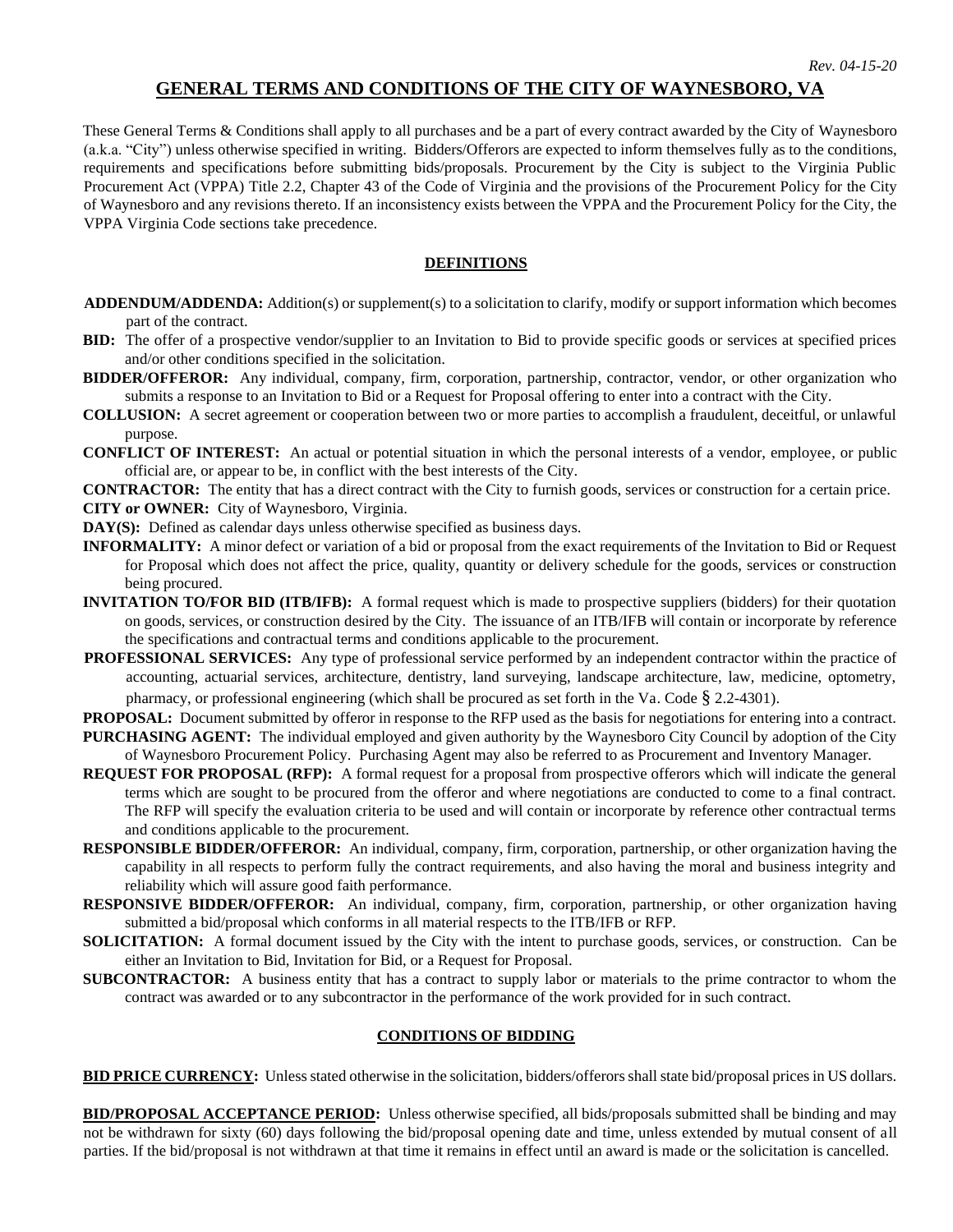**CANCELLATION OF SOLICITATIONS: (**Va. Code § 2.2-4319) An ITB/IFB, RFP or any other solicitation may be cancelled or rejected, but shall not be cancelled or rejected solely to avoid awarding a contract to a particular responsive and responsible bidder/offeror. The reasons for cancellation shall be made part of the contract file.

**CITY HALL CLOSURE:** If City Hall is closed for business at the time scheduled for the bid opening, for whatever reasons, sealed bid/proposal will be accepted and opened on the next business day of the City, at the original scheduled hour.

**CLARIFICATION of TERMS:** (Va. Code § 2.2-4316) If any prospective bidder/offeror has questions about the specifications or other solicitation documents, the prospective bidder/offeror should contact the person identified in the solicitation no later than five (5) business days before the due date. Any revisions to the solicitation will be made only by addendum issued by the City.

**CONFLICT OF INTEREST/COLLUSION:** Contractor certifies by signing their bid/proposal submission to the City, that no conflict of interest or collusion exists between the Contractor and City that interferes with fair competition, and no conflict of interest or collusion exists between Contractor and any other person or organization that constitutes a conflict of interest with respect to the contract with the City.

**DEBARMENT STATUS:** By signing their bid/proposal, the bidders/offerors certify that they are not currently debarred from submitting bids/proposals on contracts from any agency, public entity/locality or authority of the Commonwealth of Virginia.

**DISCRIMINATION PROHIBITED**: (Va. Code § 2.2-4310) In the solicitation or awarding of a contract the City shall not discriminate against a bidder/offeror because of race; religion; color; sex; national origin; age; disability; status as a small, womenowned, minority owned, or service disabled veteran-owned; employment services organization; or any other basis prohibited by state law relating to discrimination in employment. The City encourages the participation of these entities in public procurement activities. Towards that end, the City encourages contractors to provide for the participation of these entities through partnerships, joint ventures, subcontracts, and other contractual opportunities.

**ERRORS IN BIDS/PROPOSALS:** When an error is made in extending total prices, the unit price will govern. Bidders/Offerors are cautioned to recheck their bids/proposals for possible errors prior to submission.

**ETHICS IN PUBLIC CONTRACTING:** (Va. Code § 2.2-4371) By submitting their bids/proposals, the bidders/offerors certify that their bids/proposals are made without collusion or fraud and that they have not offered or received any kickbacks or inducements from any other bidder/offeror, supplier, manufacturer, or subcontractor in connection with their bid/proposal, and that they have not conferred on any public employee having official responsibility for this procurement transaction any payment, loan, subscription, advance, deposit of money, services, or anything of more than nominal or minimal value, present or promised, unless consideration of substantially equal or greater value was exchanged.

**EXCUSABLE DELAY:** The City shall not be in default of any failure in performance of this Agreement in accordance with its terms if such failure arises out of causes beyond its reasonable control and without the fault of or negligence of the City. Such causes may include, but are not restricted to, acts of God or the public enemy, fires, flood, declarations of emergency, epidemics, quarantine restrictions, strikes, freight embargoes, and unusually severe weather, but in every case the failure to perform must be beyond the reasonable control and without the fault or negligence of the City.

**LICENSES, PERMITS and FEES:** All proposals submitted shall have included in price the cost of any business or professional licenses, permits, or fees required by the City of Waynesboro or the Commonwealth of Virginia. At or prior to delivery of the signed contract, the bidder/offeror to whom the contract is awarded shall deliver to the City a copy of their City Business License (if applicable). The bidder/offeror shall ensure that the Business License indicates a basis amount equal to or greater than the awarded Contract value. For information on City Business Licenses contact the Waynesboro Commissioner of the Revenue's office at 540-942-6610. The bidder/offeror must have all necessary licenses to perform the services in the Commonwealth of Virginia and, if practicing as other than an individual, be authorized to do business in the Commonwealth of Virginia.

**MANDATORY USE of CITY FORMS AND TERMS and CONDITIONS for ITB/IFB's AND RFPs:** Failure to submit a bid/proposal on the official City form(s) provided or in the format identified, for that purpose may be a cause for rejection of the bid/proposal. Unauthorized modification of or additions to any portion of the ITB/IFB**,** or RFP**,** may be cause for rejection of the bid/proposal. The City reserves the right to decide, on a case by case basis, in its sole discretion, whether to reject any bid/ proposal which has been modified. As a precondition to its acceptance of an ITB/IFB response, the City may, in its sole discretion, request that the bidder withdraw or modify nonresponsive portions of a bid which do not affect quality, quantity, price, or delivery. No modification to the contract shall be effective unless the modification is incorporated into the contract document.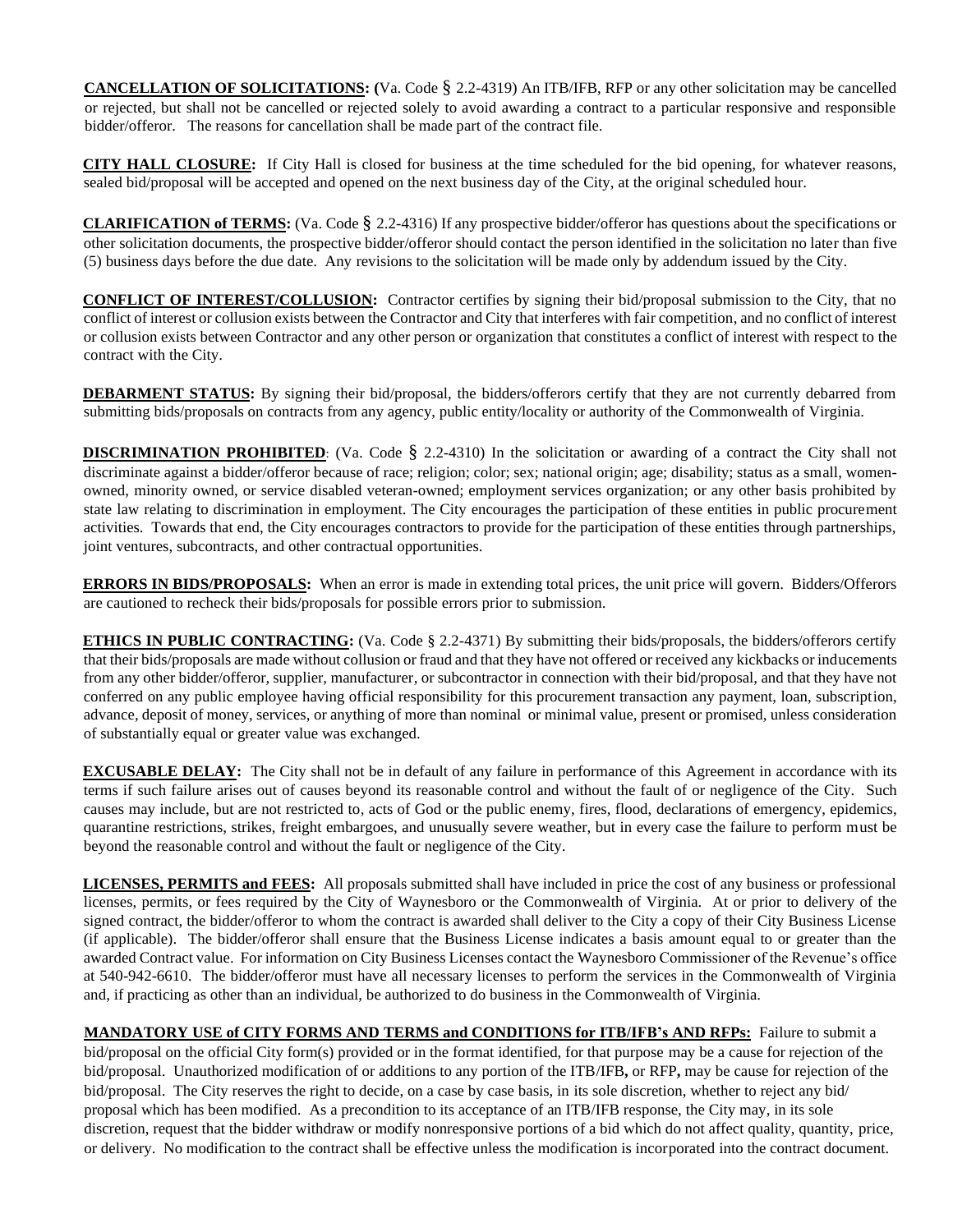### **MODIFICATION & WITHDRAWAL OF BIDS/PROPOSALS:** (Va. Code § 2.2-4330)

1. A bidder for a public construction contract, other than a contract for construction or maintenance of public highways, may withdraw his bid from consideration if the price bid was substantially lower than the other bids due solely to a mistake in the bid, provided the bid was submitted in good faith, and the mistake was a clerical mistake as opposed to a judgment mistake, and was actually due to an unintentional arithmetic error or an unintentional omission of a quantity of work, labor, or material made directly in the compilation of a bid, which unintentional arithmetic error or unintentional omission can be clearly shown by objective evidence drawn from inspection of original work papers, documents and materials used in preparing the bid.

If a bid contains both clerical and judgment mistakes, a bidder may withdraw his bid from consideration if the price bid would have been substantially lower than the other bids due solely to the clerical mistake, that was an unintentional arithmetic error or an unintentional omission of a quantity of work, labor, or material made directly in the compilation of a bid that shall be clearly shown by objective evidence drawn from inspection of original work papers, documents and materials used in the preparation of the bid sought to be withdrawn.

- 2. The bidder shall give notice in writing of his claim of right to withdraw his bid within two (2) business days after the conclusion of the bid opening procedure and shall submit original work papers with such notice.
- 3. No bid shall be withdrawn under this section when the result would be the awarding of the contract on another bid of the same bidder or of another bidder in which the ownership of the withdrawing bidder is more than five (5) percent.
- 4. If a bid is withdrawn in accordance with this section, the lowest remaining bid shall be deemed to be the low bid.
- 5. No bidder who is permitted to withdraw a bid shall, for compensation, supply any material or labor to or perform any subcontract or other work agreement for the person or firm to whom the contract is awarded or otherwise benefit, directly or indirectly, from the performance of the project for which the withdrawn bid was submitted.
- 6. The public body shall notify the bidder in writing within five (5) business days of its decision regarding the bidder's request to withdraw its bid. If the public body denies the withdrawal of a bid under the provisions of this section, it shall state in such notice the reasons for its decision and award the contract to such bidder at the bid price, provided such bidder is a responsible and responsive bidder. At the same time that the notice is provided, the public body shall return all work papers and copies thereof that have been submitted by the bidder.
- 7. These procedures also apply for the withdrawal of bids for other than construction contracts.
- 8. A bidder/offeror may modify or withdraw his bid/proposal, either personally or by written request to the Purchasing office at any time prior to the scheduled time for opening of bids/proposals.

**PUBLIC INSPECTION OF CERTAIN RECORDS:** Public inspection of all records is strictly governed by Va. Code § 2.2- 4342 and in accordance with the Virginia Freedom of Information Act (Va. Code § 2.2-3700 *et seq*.). Any inspection of procurement transactions shall be subject to reasonable restrictions to ensure the security and integrity of the records. Cost estimates relating to a proposed procurement transaction prepared by or for a public body shall not be open to public inspection.

**REVISIONS to the OFFICIAL ITB/IFB/RFP:** No bidder/offeror shall modify, revise, edit, or make any unauthorized change(s) to the original official ITB/IFB/RFP. The official solicitation document and the Addenda(um) are the documents posted on the eVA website [\(www.eva.virginia.gov\).](http://www.eva.virginia.gov/) Any such violation as stated above may result in rejection of the ITB/IFB/RFP response. In addition, violations may result in the debarment of the bidder/offeror by the City of Waynesboro.

**TAXES:** Sales to the City of Waynesboro are normally exempt from State sales tax. Virginia Sales and Use Tax Certificate of Exemption, Form ST-12, will be issued upon request. The City may also be exempt from other taxes and fees.

# **CONTRACT AWARD**

**AWARD FOR ITB/IFB:** The award(s) made in response to an ITB/IFB will be made to the lowest responsive and responsible bidder(s) for each item, or group of items indicated in the bid. The City reserves the right to make the sole determination of whether the product and/or options offered meet the minimum specifications and is acceptable in accordance with the specifications. The City's decision shall be final. The City reserves the right to make a separate award for each item, a group of items or all items, and to make awards either in whole or in part, whichever is deemed by the City to be in its best interest. Delivery time lines may be a factor in making an award.

**AWARD FOR RFP:** The award(s) made in response to an RFP will be made to the highest ranked qualified offeror whose proposal is determined to be the most advantageous to the City, taking into consideration the evaluation criteria set forth in the RFP. After negotiations, the offeror who has made the best proposal and provides the best value shall be awarded the contract.

Professional services procured via an RFP shall be awarded by competitive negotiation set forth in Va. Code § 2.2-4302.2 (A) (4).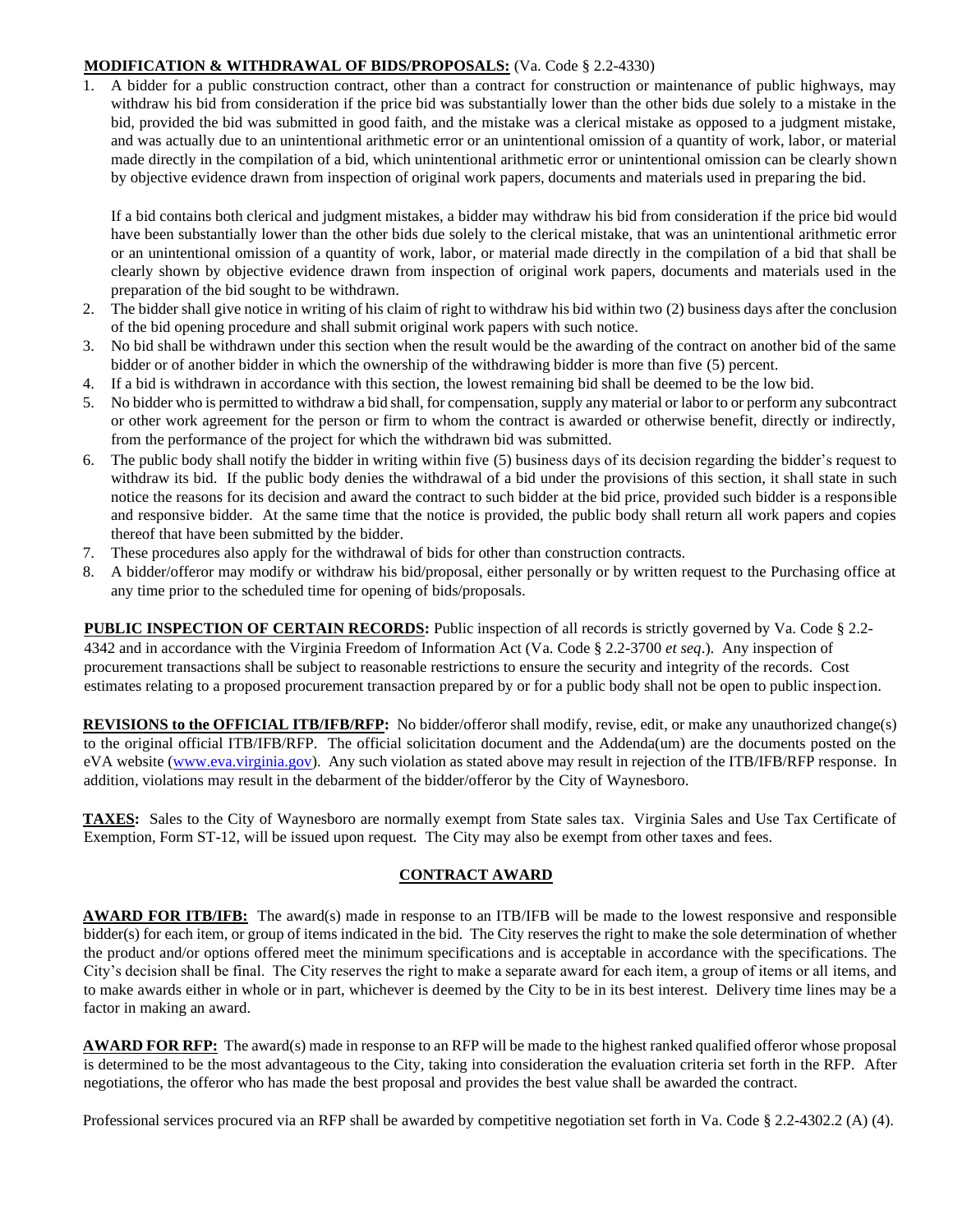The City reserves the right to cancel a solicitation at any time and to reject any or all bids/proposals, in whole or in part, to waive any informality and to delete items prior to making the award(s), whenever it is deemed in the sole opinion of the City to be in its best interest.

**NEGOTIATION WITH THE LOWEST BIDDER:** (Code of Va. § 2.2-4318) Unless all bids are canceled or rejected, the City reserves the right to negotiate with the lowest responsive and responsible bidder to obtain a contract price within the funds available to the City whenever such low bid exceeds the City's available funds for the project. The City shall initiate such negotiations by written notice to the lowest responsive, responsible bidder that its bid exceeds the available funds and the City wishes to negotiate a lower contract price. The times, places and manner of negotiating shall be agreed to by the City and the lowest responsive, responsible bidder.

**PRECEDENCE of TERMS:** General Terms and Conditions shall apply in all instances with the exceptions for projects funded by the Federal Highway Administration (FHWA) and by the Federal Transportation Administration (FTA). In the event there is a conflict between the General Terms and Conditions and any Federal, Special, Standard, or Supplementary Terms and Conditions in this solicitation, the Federal, Special, Standard, or Supplementary Terms and Conditions shall apply.

**QUALIFICATIONS of BIDDERS/OFFERORS:** The City may make such reasonable investigations as deemed proper and necessary to determine the responsibility and ability of the bidder/offeror to perform the services/furnish the goods and the bidder/offeror shall furnish to the City all such information and data for this purpose as may be requested. The City reserves the right to inspect bidder's/offeror's physical facilities prior to award to satisfy questions regarding the bidder's/offeror's capabilities. The City further reserves the right to reject any bid/proposal if the evidence submitted by, or investigations of, such bidder/offeror fails to satisfy the City that such bidder/offeror is properly qualified to carry out the obligations of the contract and to provide the services and/or furnish the goods contemplated therein.

**SELECTION PROCESS/NOTICE OF AWARD:** Upon the award, or the announcement of the decision to award a contract as a result of a IFB/ITB, or RFP solicitation, the Purchasing office will publicly post such notice on the state procurement website at [www.eva.virginia.gov.](http://www.eva.virginia.gov/) 

# **CONTRACT PROVISIONS**

**ANTI-DISCRIMINATION:** (Va. Code § 2.2-4311) By submitting their bids/proposals, bidders/offerors certify to the City that they will conform to the provisions of the Federal Civil Rights Act of 1964, as amended, as well as the Virginia Fair Employment Contracting Act of 1975, as amended, where applicable, the Virginians With Disabilities Act, the Americans With Disabilities Act. In every contract over \$10,000 the provisions below apply:

- 1. During the performance of this contract, the contractor agrees as follows:
	- a. The contractor will not discriminate against any employee or applicant for employment because of race, religion, color, sex, national origin, age, disability, or any other basis prohibited by state law relating to discrimination in employment, except where there is a bona fide occupational qualification reasonably necessary to the normal operation of the contractor. The contractor agrees to post in conspicuous places, available to employees and applicants for employment, notices setting forth the provisions of this nondiscrimination clause.
	- b. The contractor, in all solicitations or advertisements for employees placed by or on behalf of the contractor, will state that such contractor is an equal opportunity employer.
	- c. Notices, advertisements and solicitations placed in accordance with federal law, rule or regulation shall be deemed sufficient for the purpose of meeting these requirements.
- 2. The contractor will include the provisions of 1. above in every subcontract or purchase order over \$10,000, so that the provisions will be binding upon each subcontractor or vendor.

**ANTITRUST:** By entering into a contract, the contractor conveys, sells, assigns, and transfers to the City all rights, title and interest in and to all causes of action it may now have or hereafter acquire under the antitrust laws of the United States and the Commonwealth of Virginia, relating to the particular goods or services purchased or acquired by the City under said contract.

**APPLICABLE LAWS and COURTS:** This solicitation and any resulting contract shall be governed in all respects by the laws of the Commonwealth of Virginia, excluding its conflict of law's provisions, and venue for litigation with any respect thereto shall be proper only in the Courts of the City of Waynesboro, Virginia. The contractor shall comply with all applicable federal, state and local laws, rules and regulations.

**ASSIGNMENT of CONTRACT:** A contract shall not be assignable by the contractor in whole or in part without the written consent of the City.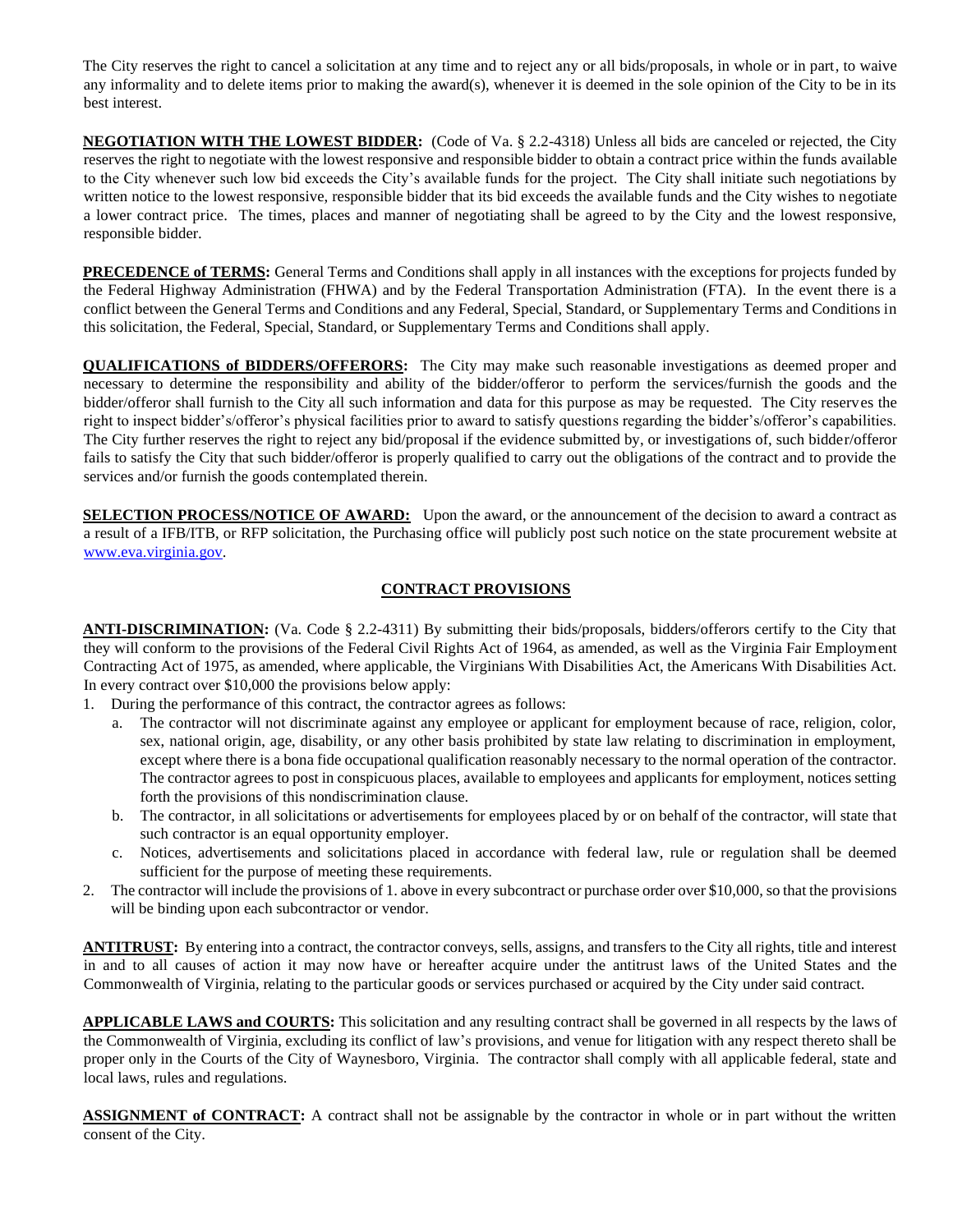#### **CHANGES to the CONTRACT:** Changes can be made to the contract in any of the following ways:

- 1. The parties by mutual agreement in writing, to modify the terms, conditions or scope of the contract subject to item 2. below. Any additional goods or services to be provided shall be of a sort that is ancillary to the contract goods or services, or within the same broad product or service categories as were included in the contract award. Any increase or decrease in the price of the contract resulting from such modification shall be agreed to by the parties as a part of their written agreement to modify the scope of the contract.
- 2. A public contract may include provisions for modification of the contract during performance, but no fixed-price contract may be increased by more than twenty-five percent (25%) of the amount of the contract or \$50,000, whichever is greater, without the advance written approval of the City Manager of Waynesboro. In no event may the amount of any contract, without adequate consideration, be increased for any purpose, including, but not limited to, relief of a bidder/offeror from the consequences of an error in its (bid/offer). (Va. Code § 2.2-4309)
- 3. The Procurement and Inventory Manager (or City delegated agent) may order changes within the general scope of the contract at any time by written notice to the contractor. Changes within the scope of the contract include, but are not limited to, things such as services to be performed, the method of packing or shipment, and the place of delivery or installation. The contractor shall comply with the notice upon receipt unless the contractor intends to claim an adjustment to compensation, schedule, or other contractual impact that would be caused by complying with such notice, in which case the contractor shall, in writing, promptly notify the City of the adjustment to be sought, and before proceeding to comply with the notice, shall await the City's written decision affirming, modifying, or revoking the prior written notice. If the City decides to issue a notice that requires an adjustment to compensation, the contractor shall be compensated for any additional costs incurred as the result of such order and shall give the City a credit for any savings. Such compensation shall be determined by one of the following methods:
	- a. By mutual agreement between the parties in writing; or
	- b. By agreeing upon a unit price or using a unit price set forth in the contract, if the work to be done can be expressed in units, and the contractor accounts for the number of units of work performed, subject to the City's right to audit the contractor's records and/or to determine the correct number of units independently; or
	- c. By ordering the contractor to proceed with the work and keep a record of all costs incurred and savings realized. A markup for overhead and profit may be allowed if provided by the contract. The same markup shall be used for determining a decrease in price as the result of savings realized. The contractor shall present the City with all vouchers and records of expenses incurred and savings realized. The City shall have the right to audit the records of the contractor as it deems necessary to determine costs or savings. Any claim for an adjustment in price under this provision must be asserted by written notice to the City within thirty (30) days from the date of receipt of the written order from the City. If the parties fail to agree on an amount of adjustment, the question of an increase or decrease in the contract price or time for performance shall be resolved in accordance with the procedures for resolving disputes provided by the Disputes Clause of this contract or, if there is none, in accordance with the disputes provisions of the VPPA (Va. Code § 2.2-4363). Neither the existence of a claim nor a dispute resolution process, litigation, or any other provision of this contract shall excuse the contractor from promptly complying with the changes ordered by the City or with the performance of the contract.

**CONTRACT EXECUTION:** Per City Procurement Policy (Article 3, 3.1 – g) the City Manager's office shall have authority to execute all contracts and agreements on behalf of the City.

**CONTRACTUAL DISPUTES:** Contractual claim procedures shall be as per Va. Code § 2.2-4363.

**DEFAULT:** In case of failure to deliver goods or services in accordance with the contract terms and conditions, the City, after due oral or written notice, may procure items of a comparable quality from other sources and hold the contractor responsible for any resulting additional costs above the contract price when purchases are made in the open market. This remedy shall be in addition to any other remedies, which the City may have.

**DRUG-FREE WORKPLACE:** (Va. Code § 2.2-4312) During the performance of this contract, the contractor agrees to: (i) provide a drug-free workplace for the contractor's employees; (ii) post in conspicuous places, available to employees and applicants for employment, a statement notifying employees that the unlawful manufacture, sale, distribution, dispensation, possession, or use of a controlled substance or marijuana is prohibited in the contractor's workplace and specifying the actions that will be taken against employees for violations of such prohibition; (iii) state in all solicitations or advertisements for employees placed by or on behalf of the contractor that the contractor maintains a drug-free workplace; and (iv) include the provisions of the foregoing clauses in every subcontract or purchase order of over \$10,000, so that the provisions will be binding upon each subcontractor or vendor.

**IMMIGRATION REFORM and CONTROL ACT OF 1986:** (Va. Code § 2.2-4311.1) By submitting their bids/proposals, bidders/offerors certify that they do not and will not during the performance of this contract employ illegal alien workers or otherwise violate the provisions of the federal Immigration Reform and Control Act of 1986.

**INDEMNIFICATION:** Contractor agrees to indemnify, defend and hold harmless the City, its officers, agents, volunteers, and employees against any and all liability, losses, damages, claims, causes of action, suits of any nature, cost, and expenses, including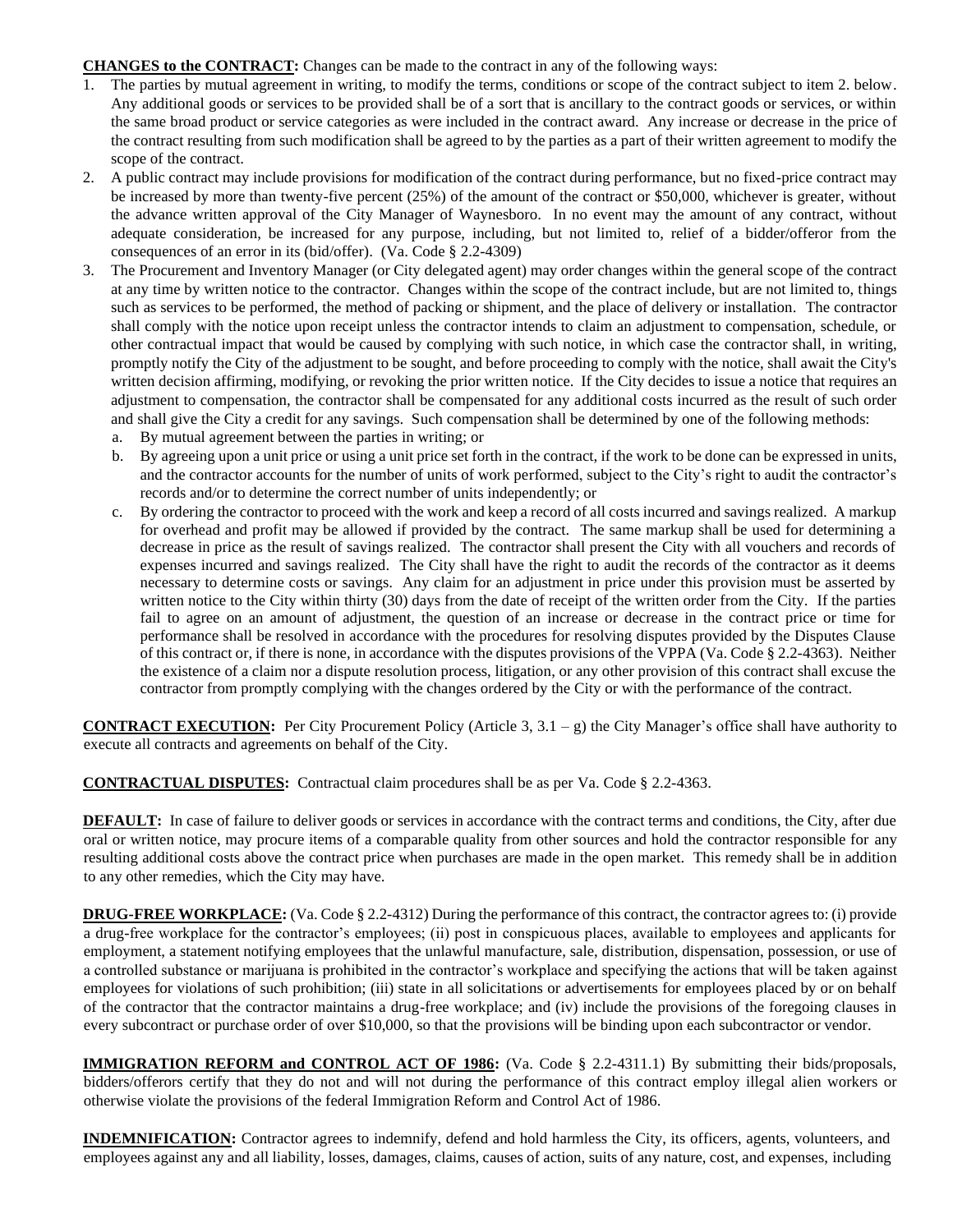attorney's fees, resulting from or arising out of Contractor's or it's agent's and subcontractor's negligent activities or omissions, or from which the Contractor would have legal liability outside of contract.

**INSURANCE:** By signing and submitting a bid/proposal under this solicitation, the bidder/offeror certifies that if awarded the contract, it will have insurance coverages per the solicitation document at the time of contract execution. For construction contracts, if any subcontractors are involved, the subcontractor will have workers' compensation insurance in accordance with Va. Code §§ 2.2-4332 and 65.2-800 *et seq*. The bidder/offeror further certifies that the contractor and any subcontractors will maintain these insurance coverages during the entire term of the contract and that all insurance coverages will be provided by insurance companies authorized to sell insurance in Virginia by the Virginia State Corporation Commission.

**LIABILITY AND LITIGATION:** The City shall not indemnify or hold harmless any contractor or other third party. The City does not waive any right or release any party from liability, whether on its own behalf or on behalf of any boards, employees or agents. The City does not waive the right to trial by jury for any cause of action arising from the contract and shall not submit any contract claim to binding arbitration or mediation. The City shall not be liable to contractor for any special, punitive, or exemplary damages arising from the performance of the contract, including, but not limited to, incidental damages, lost profit and lost wages, even if such special damages are reasonably foreseeable. Any provision(s) in the contract contrary to these statements is/are hereby deleted and rendered void.

**NONDISCRIMINATION OF CONTRACTORS:** (Va. Code § 2.2-4343.1 (H)) A bidder, offeror, or contractor shall not be discriminated against in the solicitation or award of this contract because of race, religion, color, sex, national origin, age, disability, faith-based organizational status, any other basis prohibited by state law relating to discrimination in employment or because the bidder or offeror employs ex-offenders unless the state agency, department, or institution has made a written determination that employing ex-offenders on the specific contract is not in its best interest. If the award of this contract is made to a faith-based organization and an individual, who applies for or receives goods, services, or disbursements provided pursuant to this contract objects to the religious character of the faith-based organization from which the individual receives or would receive the goods, services, or disbursements, the public body shall offer the individual, within a reasonable period of time after the date of his objection, access to equivalent goods, services, or disbursements from an alternative provider.

### **PAYMENT:** (Va. Code §§ 2.2-4352 – 2.2-4354)

1. To Prime Contractor:

Invoices for items ordered, delivered and accepted shall be submitted by the contractor directly to the payment address shown on the purchase order/contract. Any payment terms requiring payment in less than 45 days will be regarded as requiring payment 45 days after invoice or delivery, whichever occurs last. This shall not affect offers of discounts for payment in less than 45 days, however. All goods or services provided under this contract or purchase order that are to be paid for with public funds, shall be billed by the contractor at the contract price.

The following shall be deemed to be the date of payment: the date of postmark in all cases where payment is made by mail, or the date of offset when offset proceedings have been instituted as authorized under the Virginia Debt Collection Act. Individual contractors shall provide their social security numbers, and proprietors, partnerships, and corporations shall provide the City with a federal employer identification number, prior to receiving any payment from the City. The City requires an updated IRS Form W-9 be filed with the Purchasing Office at or before the contract is signed.

Unreasonable Charges: Under certain emergency procurements and for most time and material purchases, final job costs cannot be accurately determined at the time orders are placed. In such cases, contractors should be put on notice that final payment in full is contingent on a determination of reasonableness with respect to all invoiced charges. Charges which appear to be unreasonable will be researched and challenged, and that portion of the invoice held in abeyance until a settlement can be reached. Upon determining that invoiced charges are not reasonable, the City shall promptly notify the contractor, in writing, as to those charges which it considers unreasonable and the basis for the determination. A contractor may not institute legal action unless a settlement cannot be reached within thirty (30) days of notification.

The provisions of this section do not relieve the City of its prompt payment obligations with respect to those charges which are not in dispute (Va. Code § 2.2.4363).

2. To Subcontractors:

A contractor awarded a contract under this solicitation is hereby obligated to pay the subcontractor(s) within seven (7) days of the contractor's receipt of payment from the City for the proportionate share of the payment received for work performed by the subcontractor(s) under the contract; or;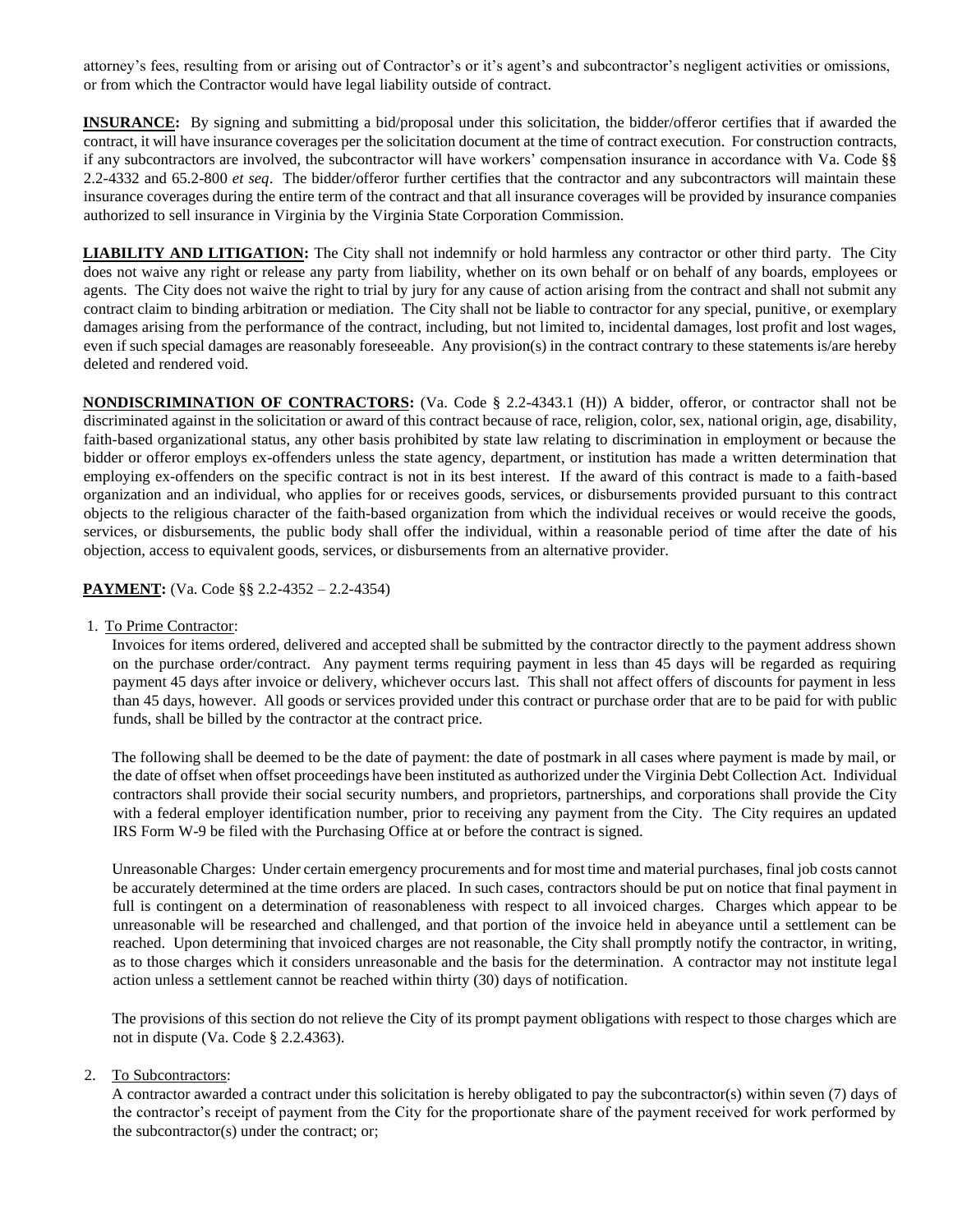Notify the City and the subcontractor(s), in writing, of the contractor's intention to withhold payment and the reason. The contractor is obligated to pay the subcontractor(s) interest at the rate of one percent per month (unless otherwise provided under the terms of the contract) on all amounts owed by the contractor that remain unpaid seven (7) days following receipt of payment from the City, except for amounts withheld as stated in (2) above. The date of mailing of any payment by U. S. Mail is deemed to be payment to the addressee. These provisions apply to each sub-tier contractor performing under the primary contract. A contractor's obligation to pay an interest charge to a subcontractor may not be construed to be an obligation of the City. Any such contract awarded shall further require the contractor to include in each of its subcontracts a provision requiring each subcontractor to include or otherwise be subject to the same payment and interest requirements with respect to each lower-tier subcontractor. A contractor's obligation to pay an interest charge to a subcontractor may not be construed to be an obligation of the City.

**SAFETY and OSHA STANDARDS:** All parties performing services for the City shall comply with all Occupational Safety and Health Administration (OSHA), State Occupational Health Standards, and any other applicable laws, rules and regulations. All parties shall be held responsible for the training, supervision, and safety of their employees. Any unsafe acts or hazardous conditions that may cause injury or damage to any persons or property within and around the work site areas under this contract shall be remedied per the regulatory agency's guidelines.

**TERMINATION:** Subject to the provisions below, the contract may be terminated by the City upon thirty (30) days advance written notice to the other party. Any contract cancellation notice shall not relieve the contractor of the obligation to deliver and perform on all outstanding orders issued prior to the effective date of cancellation.

- 1. Termination for Convenience: In the event that the contract is terminated upon request and for the convenience of the City, without the required thirty (30) days advance notice, then the City shall be responsible for payment of services up to the termination date.
- 2. Termination for Cause: Termination by the City for cause, default, or negligence on the part of the contractor shall be excluded from the foregoing provision; termination costs, if any shall not apply. However, the City may hold the contractor responsible for any resulting additional purchase and administrative costs. The thirty (30) day advance notice requirement is waived in the event of Termination for Cause.
- 3. Termination Due to Unavailability of Funds: Agreements are made subject to the appropriation of funds (including grant funds, gifts, or donations) by the Waynesboro City Council and are null and void in the event of non-appropriation by the City Council. Non-appropriation of funds shall not be deemed a cancellation and shall terminate this agreement without recourse and with no liability on the part of the City.

# **SPECIFICATIONS**

**CONDITION OF ITEMS:** Unless otherwise specified, all items shall be new, latest edition/model in first class condition.

**FORMAL SPECIFICATIONS:** When a solicitation contains a specification which states no substitutes, no deviation therefrom will be permitted and the bidder will be required to furnish articles in conformity with that specification.

**USE OF BRAND NAMES:** (Va. Code § 2.2-4315) Unless otherwise provided in this solicitation, the name of a certain brand, make or manufacturer does not restrict bidders/offerors to the specific brand, make or manufacturer named, but conveys the general style, type, character, and quality of the article desired. Any article which the public body, in its sole discretion, determines to be the equal of that specified, considering quality, workmanship, economy of operation, and suitability for the purpose intended, shall be accepted. The bidder/offeror is responsible to clearly and specifically identify the product being offered and to provide sufficient descriptive literature, catalog cuts and technical detail to enable the City to determine if the product offered meets the requirements of the solicitation. This is required even if offering the exact brand, make or manufacturer specified. Normally in competitive sealed bidding only the information furnished with the bid will be considered in the evaluation. Failure to furnish adequate data for evaluation purposes may result in declaring a bid nonresponsive. Unless the bidder/offeror clearly indicates in its bid/proposal that the product offered is an "equal" product, such bid/proposal will be considered to offer the brand name product referenced in the solicitation. The City reserves the right to determine the suitability of substituted items for those specified and to accept in whole or in part any and all bids/proposals received.

# **DELIVERY**

**DEFECTS OR IMPROPRIETIES:** In instances where there is a defect or impropriety in an invoice or in the goods or services received, the City shall notify the supplier of the defect or impropriety, if the defect or impropriety would prevent payment by the payment date. The notice shall be sent within (30) thirty days after receipt of the invoice or the goods or services.